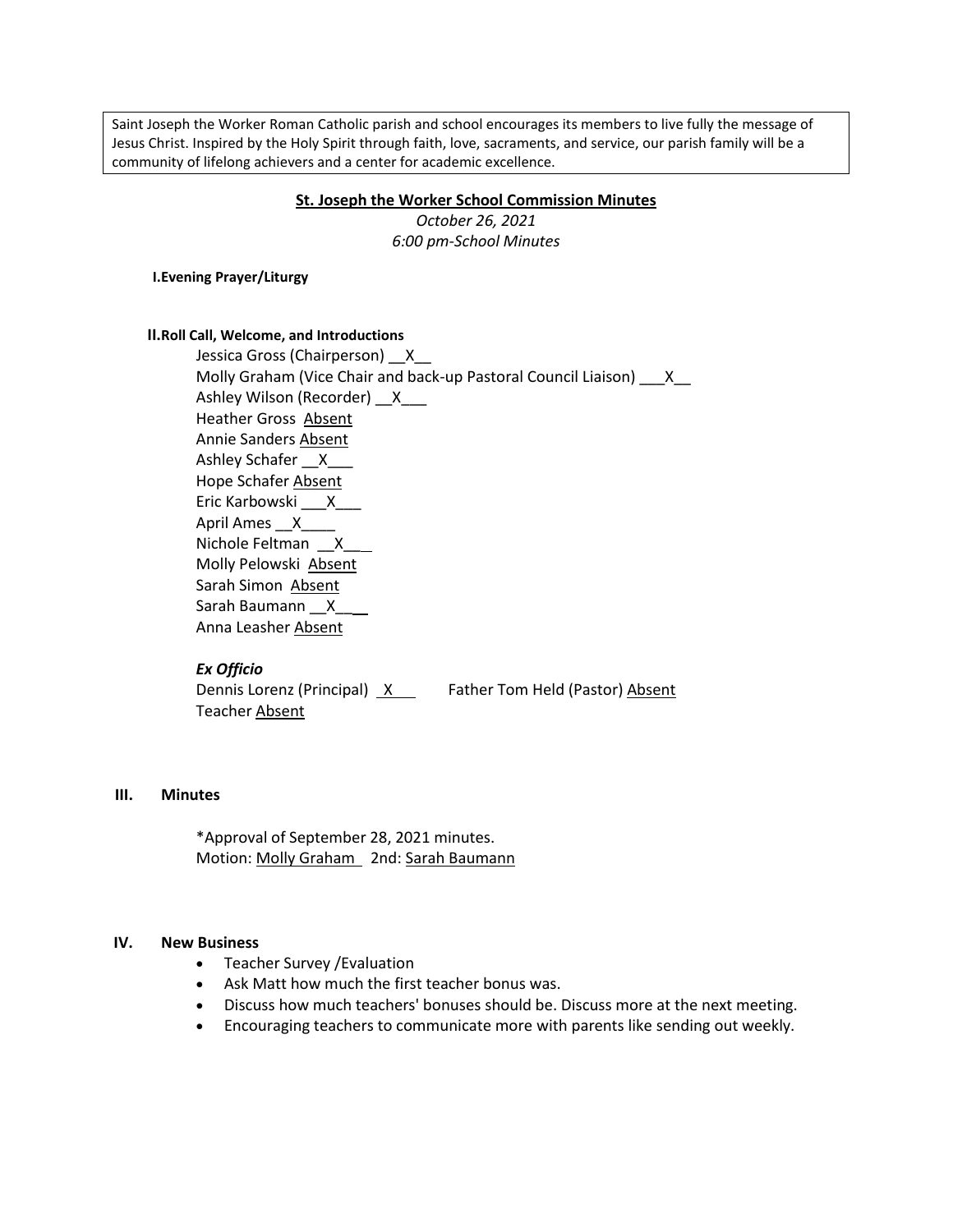## **V. Old Business**

\*Review by-laws

• Review by laws at November Meeting

\*Accreditation Status

At next meeting we will discuss Standard 2.7

\*COVID letter, guidelines

- If a student in a classroom is positive the classroom will only be notified
- Parents can choose to send their child to school with a mask, no mask, or keep the child home.
- Will update covid letter if necessary based on parent feedback or regulation changes

\*Take a Step Commitment forms, increased church participation-see handout

- Most are turned in
- Increase Mass Attendance
- Review goals add to it

## **VI. Committee Reports – Introduction of committees and purpose**

\**Enrollment Committee-(Lori Brickner)*

*Nothing to report*

\**Auction Committee-(Members: Amanda Gross)*

- Theme **-** Survivor
- same color shirt /buff
- Menu to be announced

\**School Climate Committee-(Members:\_\_\_\_\_\_\_\_\_\_\_\_\_\_\_\_\_\_\_\_)*

# **Teacher Bonus/Evaluation Survey**

- Survey will be on survey monkey for parents to eval teachers
- will talk to Mr. Lorenz about what questions to put on survey
- Mr. Lorenz will be evaluating teachers in classroom

# \**Christian Values Committee*-*Will roll any issue from this committee into School Climate if needed.*

\**Marketing Committee- (Members: Annie Sanders)*

Mary Smith helping with facebook page and pictures

# \**Special Events Committee-(Members: Heather Gross, Jessica Gross, Sarah Baumann, Katie Block, Korin Weber)*

*Advent - discuss teachers gift next month*

\**Technology Committee-(Members: Joe Trommater, Matt Brickner, Michael Sharrar)*

*Approved new laptop for Mary Smith for technology and music \$500 or more*